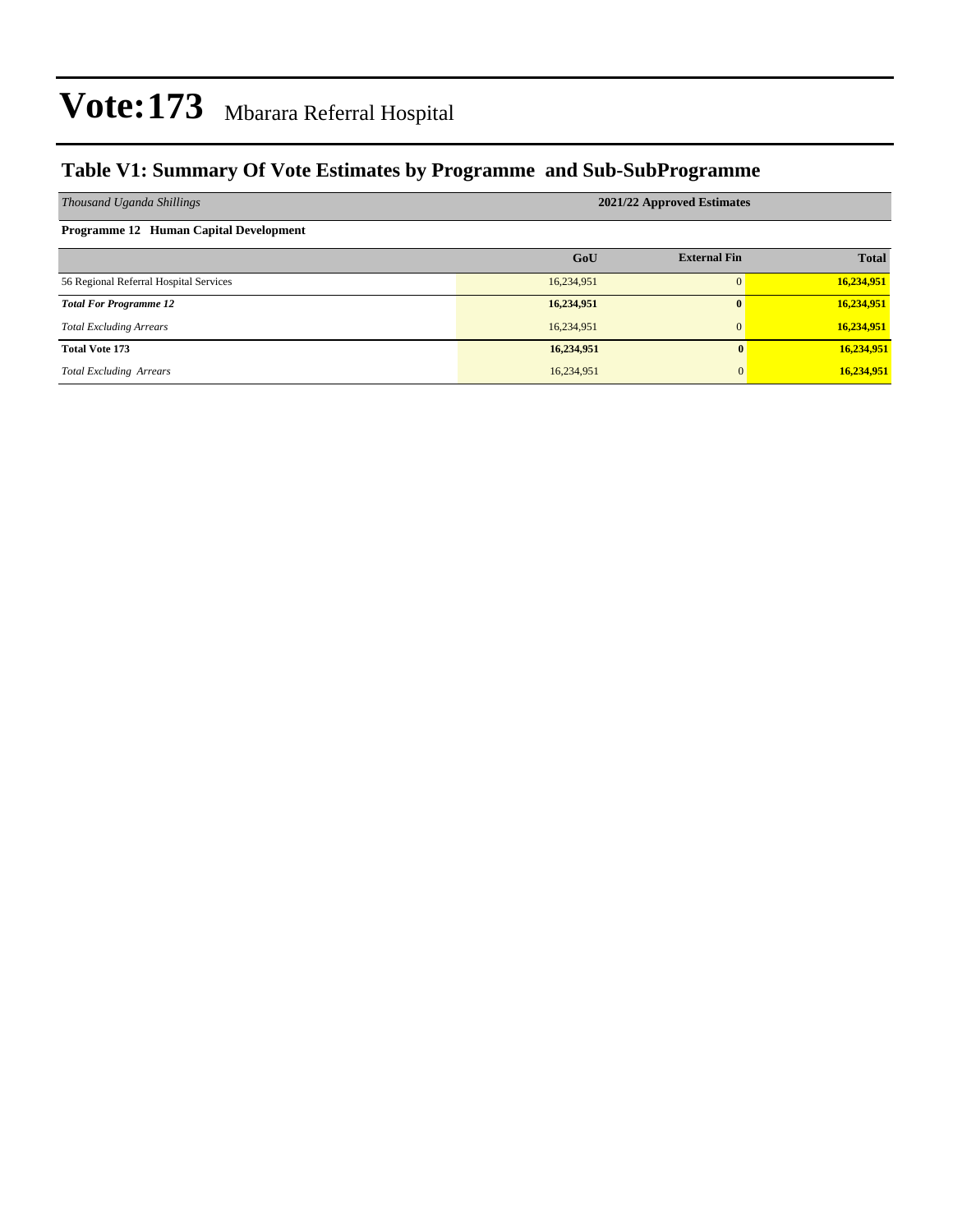### **Table V2: Summary Of Vote Estimates by Sub-SubProgramme,Department and Project**

| Thousand Uganda Shillings                                                 |                  | 2020/21 Approved Budget<br>2021/22 Approved Estimates |                  |              |                |                               |              |
|---------------------------------------------------------------------------|------------------|-------------------------------------------------------|------------------|--------------|----------------|-------------------------------|--------------|
| <b>Sub-SubProgramme 56 Regional Referral Hospital Services</b>            |                  |                                                       |                  |              |                |                               |              |
| <b>Recurrent Budget Estimates</b>                                         | Wage             | Non-Wage                                              | <b>AIA</b>       | <b>Total</b> | <b>Wage</b>    | Non-Wage                      | <b>Total</b> |
| 01 Mbarara Referral Hospital Services                                     | 5,427,380        | 5,010,632                                             | $\boldsymbol{0}$ | 10,438,012   | 5,493,972      | 8,864,979                     | 14.358.951   |
| 02 Mbarara Referral Hospital Internal Audit                               | $\overline{0}$   | 16,000                                                | $\mathbf{0}$     | 16,000       | $\overline{0}$ | 16,000                        | 16,000       |
| 03 Mbarara Regional Maintenance Workshop                                  | $\overline{0}$   | 60,000                                                | $\mathbf{0}$     | 60,000       | $\mathbf{0}$   | 60,000                        | 60,000       |
| <b>Total Recurrent Budget Estimates for Sub-</b><br><b>SubProgramme</b>   | 5,427,380        | 5,086,632                                             | $\bf{0}$         | 10,514,012   | 5,493,972      | 8,940,979                     | 14,434,951   |
| Development Budget Estimates                                              | <b>GoU</b> Dev't | <b>External Fin</b>                                   | <b>AIA</b>       | <b>Total</b> |                | <b>GoU Dev't External Fin</b> | <b>Total</b> |
| 1004 Mbarara Rehabilitation Referral Hospital                             | 600,000          | $\mathbf{0}$                                          | $\mathbf{0}$     | 600,000      | 1,600,000      | $\overline{0}$                | 1,600,000    |
| 1578 Retooling of Mbarara Regional Referral Hospital                      | 200,000          | $\mathbf{0}$                                          | $\mathbf{0}$     | 200,000      | 200,000        | $\mathbf{0}$                  | 200,000      |
| <b>Total Development Budget Estimates for Sub-</b><br><b>SubProgramme</b> | 800,000          | $\bf{0}$                                              | $\bf{0}$         | 800,000      | 1,800,000      | $\bf{0}$                      | 1.800.000    |
|                                                                           | GoU              | <b>External Fin</b>                                   | <b>AIA</b>       | <b>Total</b> | GoU            | <b>External Fin</b>           | <b>Total</b> |
| <b>Total For Sub-SubProgramme 56</b>                                      | 11,314,012       | $\bf{0}$                                              | $\bf{0}$         | 11,314,012   | 16,234,951     | $\bf{0}$                      | 16,234,951   |
| <b>Total Excluding Arrears</b>                                            | 11,103,910       | $\mathbf{0}$                                          | $\mathbf{0}$     | 11,103,910   | 16,234,951     | $\overline{0}$                | 16,234,951   |
| <b>Total Vote 173</b>                                                     | 11,314,012       | $\bf{0}$                                              | $\bf{0}$         | 11,314,012   | 16,234,951     | $\bf{0}$                      | 16,234,951   |
| <b>Total Excluding Arrears</b>                                            | 11,103,910       | $\mathbf{0}$                                          | $\overline{0}$   | 11,103,910   | 16,234,951     | $\overline{0}$                | 16.234.951   |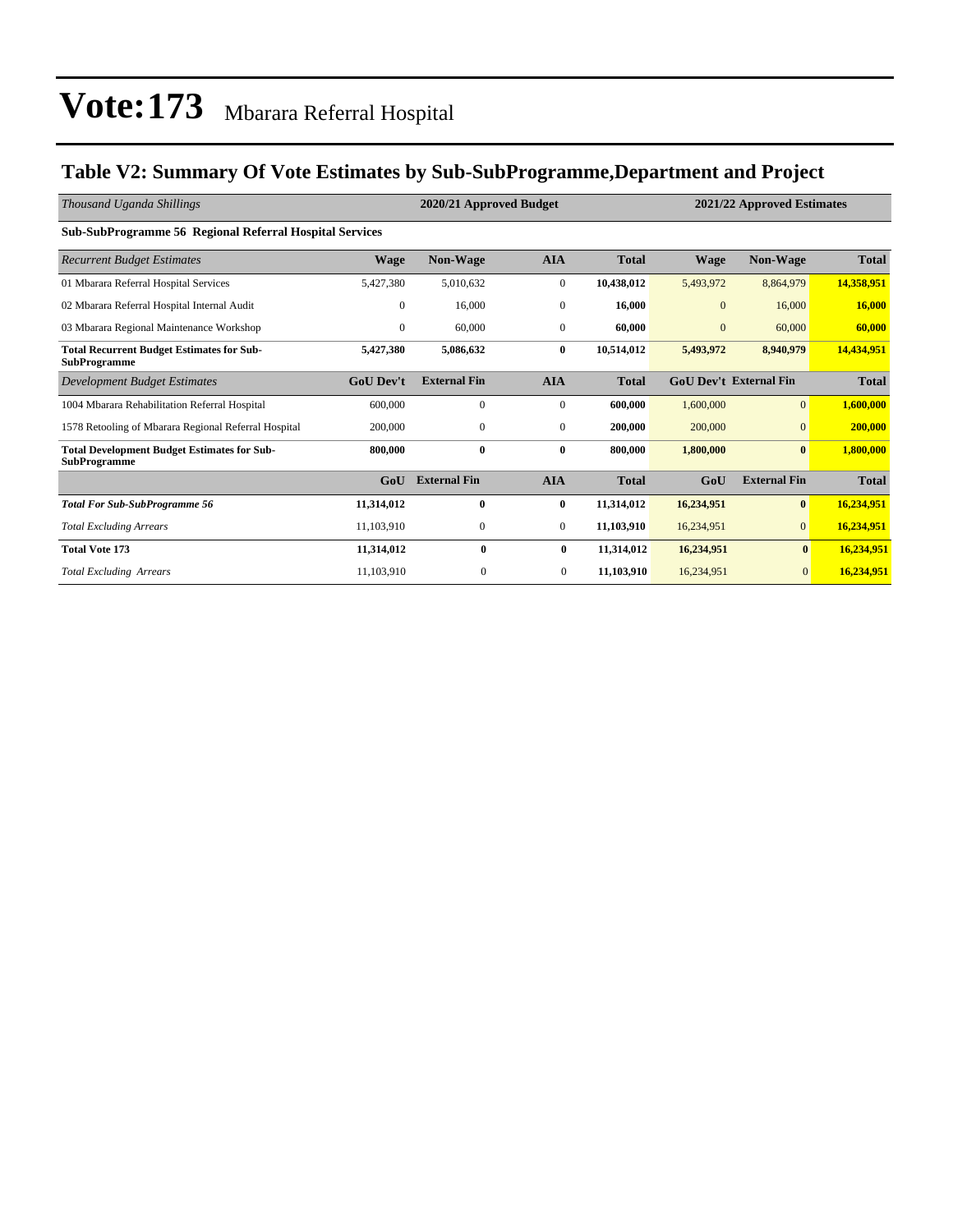### **Table V3: Summary Vote Estimates by Item**

| Thousand Uganda Shillings                                   |            | 2020/21 Approved Budget |            |              | 2021/22 Approved Estimates |                     |              |
|-------------------------------------------------------------|------------|-------------------------|------------|--------------|----------------------------|---------------------|--------------|
|                                                             | GoU        | <b>External Fin</b>     | <b>AIA</b> | <b>Total</b> | GoU                        | <b>External Fin</b> | <b>Total</b> |
| <b>Employees, Goods and Services (Outputs Provided)</b>     | 10,303,910 | $\bf{0}$                | $\bf{0}$   | 10,303,910   | 14,434,951                 | $\bf{0}$            | 14,434,951   |
| 211101 General Staff Salaries                               | 5,427,380  | $\bf{0}$                | $\bf{0}$   | 5,427,380    | 5,493,972                  | $\bf{0}$            | 5,493,972    |
| 211103 Allowances (Inc. Casuals, Temporary)                 | 489,970    | 0                       | $\bf{0}$   | 489,970      | 3,136,979                  | $\bf{0}$            | 3,136,979    |
| 212101 Social Security Contributions                        | 27,700     | 0                       | $\bf{0}$   | 27,700       | 203,863                    | $\bf{0}$            | 203,863      |
| 212102 Pension for General Civil Service                    | 1,859,695  | 0                       | $\bf{0}$   | 1,859,695    | 1,873,751                  | $\bf{0}$            | 1,873,751    |
| 213001 Medical expenses (To employees)                      | 10,000     | 0                       | $\bf{0}$   | 10,000       | 150,725                    | $\bf{0}$            | 150,725      |
| 213002 Incapacity, death benefits and funeral expenses      | 8,000      | $\bf{0}$                | $\bf{0}$   | 8,000        | 8,000                      | $\bf{0}$            | 8,000        |
| 213004 Gratuity Expenses                                    | 501,261    | 0                       | $\bf{0}$   | 501,261      | 326,078                    | $\bf{0}$            | 326,078      |
| 221001 Advertising and Public Relations                     | 3,000      | 0                       | $\bf{0}$   | 3,000        | 3,000                      | $\bf{0}$            | 3,000        |
| 221002 Workshops and Seminars                               | 9,000      | 0                       | $\bf{0}$   | 9,000        | 7,000                      | $\bf{0}$            | 7,000        |
| 221003 Staff Training                                       | 10,400     | 0                       | $\bf{0}$   | 10,400       | 28,950                     | $\bf{0}$            | 28,950       |
| 221007 Books, Periodicals & Newspapers                      | 6,640      | $\bf{0}$                | $\bf{0}$   | 6,640        | 5,320                      | $\bf{0}$            | 5,320        |
| 221008 Computer supplies and Information Technology<br>(TT) | 12,000     | 0                       | $\bf{0}$   | 12,000       | 71,400                     | $\bf{0}$            | 71,400       |
| 221009 Welfare and Entertainment                            | 30,240     | $\bf{0}$                | $\bf{0}$   | 30,240       | 299,727                    | $\bf{0}$            | 299,727      |
| 221010 Special Meals and Drinks                             | 40,380     | $\bf{0}$                | $\bf{0}$   | 40,380       | 40,380                     | $\bf{0}$            | 40,380       |
| 221011 Printing, Stationery, Photocopying and Binding       | 107,324    | 0                       | $\bf{0}$   | 107,324      | 408,424                    | $\bf{0}$            | 408,424      |
| 221012 Small Office Equipment                               | 2,400      | 0                       | $\bf{0}$   | 2,400        | 47,400                     | $\bf{0}$            | 47,400       |
| 221014 Bank Charges and other Bank related costs            | 0          | $\bf{0}$                | $\bf{0}$   | $\bf{0}$     | <b>100</b>                 | $\bf{0}$            | <b>100</b>   |
| 221016 IFMS Recurrent costs                                 | 5,000      | 0                       | $\bf{0}$   | 5,000        | 5,000                      | $\bf{0}$            | 5,000        |
| 221020 IPPS Recurrent Costs                                 | 6,100      | $\bf{0}$                | $\bf{0}$   | 6,100        | 6,100                      | $\bf{0}$            | 6,100        |
| 222001 Telecommunications                                   | 15,360     | 0                       | $\bf{0}$   | 15,360       | 131,520                    | $\bf{0}$            | 131,520      |
| 222002 Postage and Courier                                  | 300        | 0                       | $\bf{0}$   | 300          | 300                        | $\bf{0}$            | 300          |
| 222003 Information and communications technology<br>(ICT)   | 600        | $\bf{0}$                | $\bf{0}$   | 600          | 600                        | $\bf{0}$            | 600          |
| 223001 Property Expenses                                    | 20,000     | $\bf{0}$                | $\bf{0}$   | 20,000       | 20,000                     | $\bf{0}$            | 20,000       |
| 223004 Guard and Security services                          | 4,000      | 0                       | $\bf{0}$   | 4,000        | 4,000                      | $\bf{0}$            | 4,000        |
| 223005 Electricity                                          | 525,578    | 0                       | $\bf{0}$   | 525,578      | 525,578                    | $\bf{0}$            | 525,578      |
| 223006 Water                                                | 202,280    | 0                       | $\bf{0}$   | 202,280      | 202,280                    | $\bf{0}$            | 202,280      |
| 223007 Other Utilities- (fuel, gas, firewood, charcoal)     | 5,620      | $\bf{0}$                | $\bf{0}$   | 5,620        | 5,620                      | $\bf{0}$            | 5,620        |
| 224001 Medical Supplies                                     | 350,000    | 0                       | $\bf{0}$   | 350,000      | 390,000                    | $\bf{0}$            | 390,000      |
| 224004 Cleaning and Sanitation                              | 116,000    | $\bf{0}$                | $\bf{0}$   | 116,000      | 175,400                    | $\bf{0}$            | 175,400      |
| 224005 Uniforms, Beddings and Protective Gear               | 56,000     | $\bf{0}$                | $\bf{0}$   | 56,000       | 56,000                     | $\bf{0}$            | 56,000       |
| 225001 Consultancy Services- Short term                     | 3,000      | $\bf{0}$                | $\bf{0}$   | 3,000        | 3,000                      | $\bf{0}$            | 3,000        |
| 227001 Travel inland                                        | 159,000    | $\bf{0}$                | $\bf{0}$   | 159,000      | 328,922                    | $\bf{0}$            | 328,922      |
| 227002 Travel abroad                                        | 1,500      | $\bf{0}$                | $\bf{0}$   | 1,500        | 1,500                      | $\bf{0}$            | 1,500        |
| 227003 Carriage, Haulage, Freight and transport hire        | 2,000      | $\bf{0}$                | $\bf{0}$   | 2,000        | 2,000                      | $\bf{0}$            | 2,000        |
| 227004 Fuel, Lubricants and Oils                            | 50,316     | $\bf{0}$                | $\bf{0}$   | 50,316       | 211,727                    | $\bf{0}$            | 211,727      |
| 228001 Maintenance - Civil                                  | 43,600     | $\bf{0}$                | $\bf{0}$   | 43,600       | 43,600                     | $\bf{0}$            | 43,600       |
| 228002 Maintenance - Vehicles                               | 21,000     | $\bf{0}$                | $\bf{0}$   | 21,000       | 21,000                     | $\bf{0}$            | 21,000       |
| 228003 Maintenance – Machinery, Equipment &<br>Furniture    | 96,000     | $\bf{0}$                | $\bf{0}$   | 96,000       | 96,000                     | $\bf{0}$            | 96,000       |
| 228004 Maintenance - Other                                  | 70,106     | $\bf{0}$                | $\bf{0}$   | 70,106       | 70,106                     | $\pmb{0}$           | 70,106       |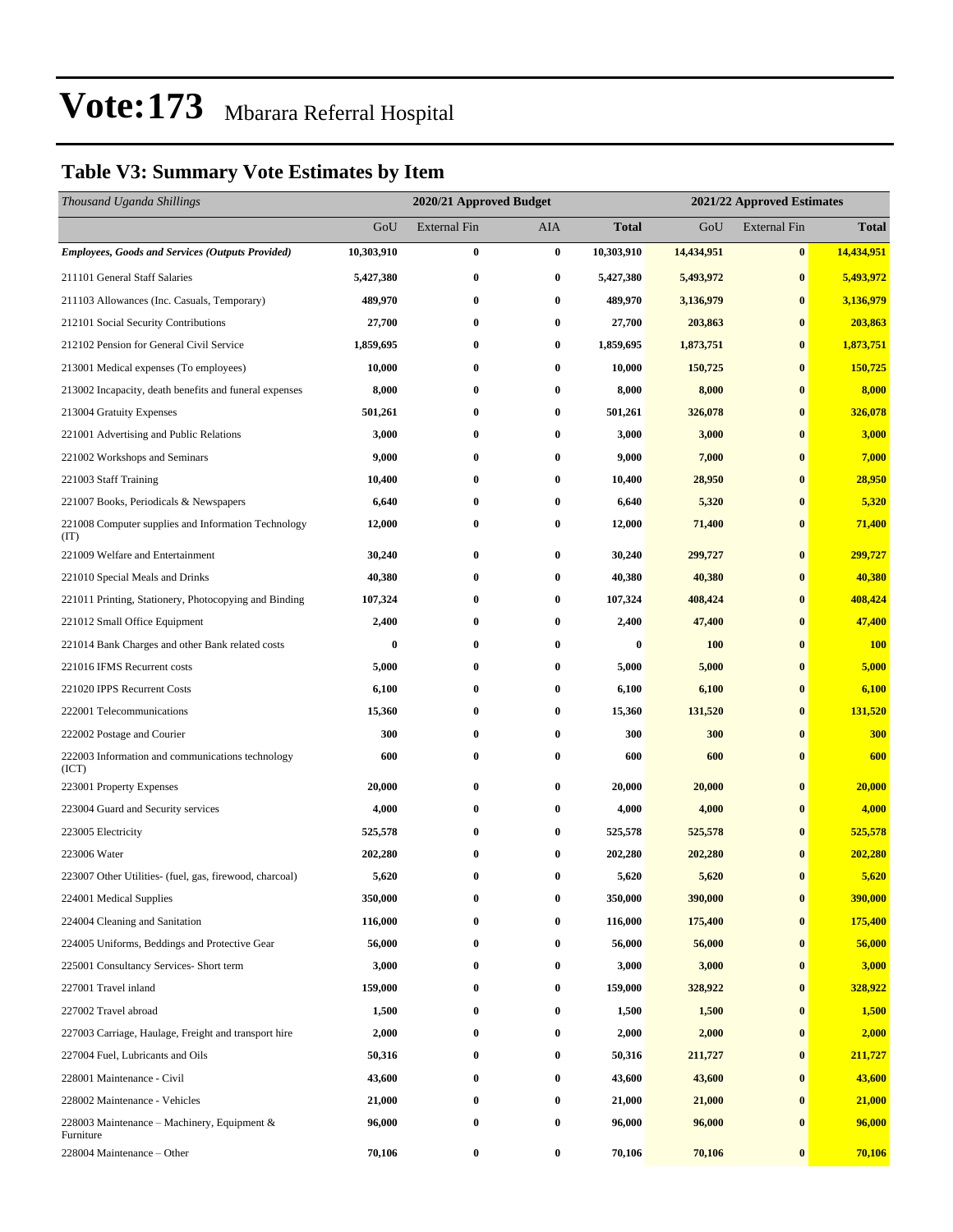| 273102 Incapacity, death benefits and funeral expenses | 5,160      | $\bf{0}$     | $\bf{0}$     | 5,160      | 5,060      | $\bf{0}$     | 5,060        |
|--------------------------------------------------------|------------|--------------|--------------|------------|------------|--------------|--------------|
| 282104 Compensation to 3rd Parties                     | $\bf{0}$   | $\bf{0}$     | $\bf{0}$     | $\bf{0}$   | 24,569     | $\bf{0}$     | 24,569       |
| <b>Investment (Capital Purchases)</b>                  | 800,000    | $\bf{0}$     | $\mathbf{0}$ | 800,000    | 1,800,000  | $\bf{0}$     | 1,800,000    |
| 312102 Residential Buildings                           | 600,000    | $\bf{0}$     | 0            | 600.000    | 1,600,000  | $\bf{0}$     | 1,600,000    |
| 312212 Medical Equipment                               | 200,000    | $\bf{0}$     | 0            | 200,000    | 200,000    | $\bf{0}$     | 200,000      |
| <b>Arrears</b>                                         | 210,102    | $\bf{0}$     | 0            | 210,102    | $\bf{0}$   | $\mathbf{0}$ | $\mathbf{0}$ |
| 321612 Water arrears (Budgeting)                       | 210,102    | $\bf{0}$     | $\bf{0}$     | 210.102    | $\bf{0}$   | $\mathbf{0}$ | $\mathbf{0}$ |
| <b>Grand Total Vote 173</b>                            | 11,314,012 | $\bf{0}$     | $\bf{0}$     | 11,314,012 | 16,234,951 | $\mathbf{0}$ | 16,234,951   |
| <b>Total Excluding Arrears</b>                         | 11,103,910 | $\mathbf{0}$ | $\mathbf{0}$ | 11.103.910 | 16,234,951 | $\mathbf{0}$ | 16.234.951   |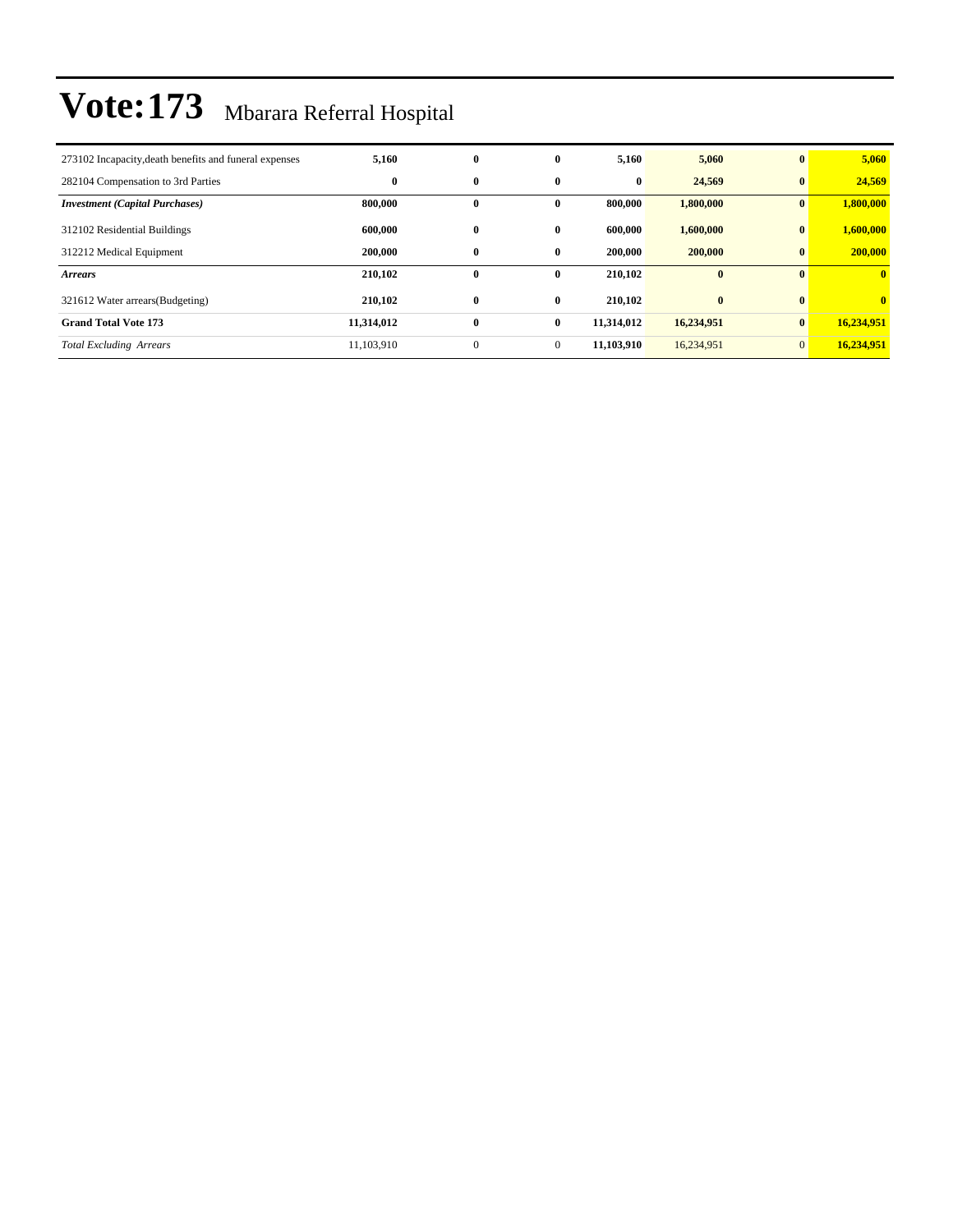### **Table V4: Detailed Estimates by Sub-SubProgramme, Department,Project and Budget Output and Item**

#### *Sub-SubProgrammme 56 Regional Referral Hospital Services*

*Recurrent Budget Estimates*

#### **Department 01 Mbarara Referral Hospital Services**

| Thousand Uganda Shillings                                |                  | 2020/21 Approved Budget |                  |              | 2021/22 Approved Estimates |          |              |
|----------------------------------------------------------|------------------|-------------------------|------------------|--------------|----------------------------|----------|--------------|
| <b>Outputs Provided</b>                                  | Wage             | Non Wage                | <b>AIA</b>       | <b>Total</b> | Wage                       | Non Wage | <b>Total</b> |
| <b>Budget Output 085601 Inpatient services</b>           |                  |                         |                  |              |                            |          |              |
| 211103 Allowances (Inc. Casuals, Temporary)              | $\boldsymbol{0}$ | 12,000                  | $\boldsymbol{0}$ | 12,000       | $\mathbf{0}$               | 12,000   | 12,000       |
| 213001 Medical expenses (To employees)                   | $\boldsymbol{0}$ | 4,000                   | $\boldsymbol{0}$ | 4,000        | $\boldsymbol{0}$           | 4,000    | 4,000        |
| 213002 Incapacity, death benefits and funeral expenses   | $\boldsymbol{0}$ | 4,000                   | $\mathbf{0}$     | 4,000        | $\mathbf{0}$               | 4,000    | 4,000        |
| 221002 Workshops and Seminars                            | $\boldsymbol{0}$ | 3,000                   | $\mathbf{0}$     | 3,000        | $\mathbf{0}$               | 3,000    | 3,000        |
| 221003 Staff Training                                    | $\boldsymbol{0}$ | 2,400                   | $\boldsymbol{0}$ | 2,400        | $\boldsymbol{0}$           | 2,400    | 2,400        |
| 221009 Welfare and Entertainment                         | $\boldsymbol{0}$ | 8,000                   | $\mathbf{0}$     | 8,000        | $\boldsymbol{0}$           | 8,000    | 8,000        |
| 221010 Special Meals and Drinks                          | $\boldsymbol{0}$ | 9,980                   | $\mathbf{0}$     | 9,980        | $\boldsymbol{0}$           | 9,980    | 9,980        |
| 221011 Printing, Stationery, Photocopying and Binding    | $\boldsymbol{0}$ | 20,800                  | $\mathbf{0}$     | 20,800       | $\mathbf{0}$               | 20,800   | 20,800       |
| 221012 Small Office Equipment                            | $\boldsymbol{0}$ | 1,200                   | $\mathbf{0}$     | 1,200        | $\mathbf{0}$               | 1,200    | 1,200        |
| 222001 Telecommunications                                | $\boldsymbol{0}$ | 2,360                   | $\boldsymbol{0}$ | 2,360        | $\boldsymbol{0}$           | 2,360    | 2,360        |
| 223001 Property Expenses                                 | $\boldsymbol{0}$ | 16,000                  | $\mathbf{0}$     | 16,000       | $\boldsymbol{0}$           | 16,000   | 16,000       |
| 223005 Electricity                                       | $\boldsymbol{0}$ | 143,000                 | $\mathbf{0}$     | 143,000      | $\boldsymbol{0}$           | 143,000  | 143,000      |
| 223006 Water                                             | $\boldsymbol{0}$ | 65,280                  | $\mathbf{0}$     | 65,280       | $\mathbf{0}$               | 65,280   | 65,280       |
| 223007 Other Utilities- (fuel, gas, firewood, charcoal)  | $\boldsymbol{0}$ | 4,800                   | $\mathbf{0}$     | 4,800        | $\mathbf{0}$               | 4,800    | 4,800        |
| 224004 Cleaning and Sanitation                           | $\boldsymbol{0}$ | 34,000                  | $\mathbf{0}$     | 34,000       | $\boldsymbol{0}$           | 34,000   | 34,000       |
| 227001 Travel inland                                     | $\boldsymbol{0}$ | 8,000                   | $\mathbf{0}$     | 8,000        | $\boldsymbol{0}$           | 8,000    | 8,000        |
| 227004 Fuel, Lubricants and Oils                         | $\boldsymbol{0}$ | 8,000                   | $\mathbf{0}$     | 8,000        | $\boldsymbol{0}$           | 8,000    | 8,000        |
| 228001 Maintenance - Civil                               | $\boldsymbol{0}$ | 6,000                   | $\mathbf{0}$     | 6,000        | $\mathbf{0}$               | 6,000    | 6,000        |
| 228003 Maintenance - Machinery, Equipment & Furniture    | $\boldsymbol{0}$ | 8,000                   | $\mathbf{0}$     | 8,000        | $\boldsymbol{0}$           | 8,000    | 8,000        |
| <b>Total Cost of Budget Output 01</b>                    | 0                | 360,820                 | 0                | 360,820      | $\boldsymbol{\theta}$      | 360,820  | 360,820      |
| <b>Budget Output 085602 Outpatient services</b>          |                  |                         |                  |              |                            |          |              |
| 211103 Allowances (Inc. Casuals, Temporary)              | $\boldsymbol{0}$ | 8,000                   | $\mathbf{0}$     | 8,000        | $\mathbf{0}$               | 8,000    | 8,000        |
| 213001 Medical expenses (To employees)                   | $\boldsymbol{0}$ | 2,000                   | $\boldsymbol{0}$ | 2,000        | $\boldsymbol{0}$           | 2,000    | 2,000        |
| 213002 Incapacity, death benefits and funeral expenses   | $\boldsymbol{0}$ | 2,000                   | $\mathbf{0}$     | 2,000        | $\boldsymbol{0}$           | 2,000    | 2,000        |
| 221002 Workshops and Seminars                            | $\boldsymbol{0}$ | 2,000                   | $\mathbf{0}$     | 2,000        | $\boldsymbol{0}$           | 2,000    | 2,000        |
| 221003 Staff Training                                    | $\boldsymbol{0}$ | 4,000                   | $\mathbf{0}$     | 4,000        | $\boldsymbol{0}$           | 4,000    | 4,000        |
| 221008 Computer supplies and Information Technology (IT) | $\boldsymbol{0}$ | 1,000                   | $\mathbf{0}$     | 1,000        | $\mathbf{0}$               | 1,000    | 1,000        |
| 221009 Welfare and Entertainment                         | $\boldsymbol{0}$ | 6,000                   | $\boldsymbol{0}$ | 6,000        | $\boldsymbol{0}$           | 6,000    | 6,000        |
| 221010 Special Meals and Drinks                          | $\boldsymbol{0}$ | 4,400                   | $\boldsymbol{0}$ | 4,400        | $\boldsymbol{0}$           | 4,400    | 4,400        |
| 221011 Printing, Stationery, Photocopying and Binding    | $\boldsymbol{0}$ | 10,200                  | $\boldsymbol{0}$ | 10,200       | $\mathbf{0}$               | 10,200   | 10,200       |
| 222001 Telecommunications                                | $\mathbf{0}$     | 1,500                   | $\boldsymbol{0}$ | 1,500        | $\boldsymbol{0}$           | 1,500    | 1,500        |
| 223005 Electricity                                       | $\overline{0}$   | 110,000                 | $\boldsymbol{0}$ | 110,000      | $\mathbf{0}$               | 110,000  | 110,000      |
| 223006 Water                                             | $\boldsymbol{0}$ | 33,000                  | $\boldsymbol{0}$ | 33,000       | $\boldsymbol{0}$           | 33,000   | 33,000       |
| 224004 Cleaning and Sanitation                           | $\boldsymbol{0}$ | 20,000                  | $\boldsymbol{0}$ | 20,000       | $\boldsymbol{0}$           | 20,000   | 20,000       |
| 227001 Travel inland                                     | $\boldsymbol{0}$ | 16,000                  | $\mathbf{0}$     | 16,000       | $\mathbf{0}$               | 16,000   | 16,000       |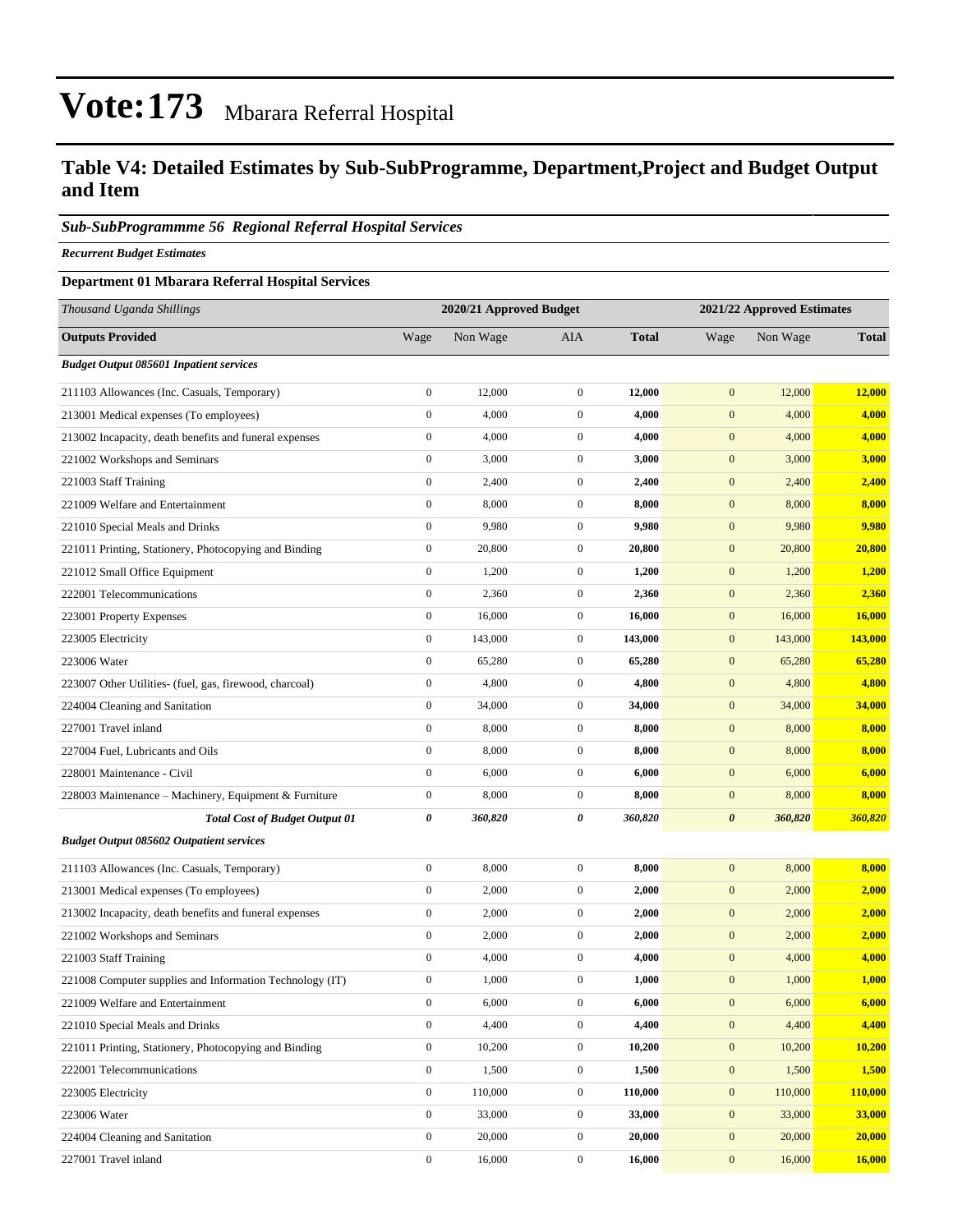| 227004 Fuel, Lubricants and Oils                                     | $\boldsymbol{0}$      | 6,000            | $\boldsymbol{0}$ | 6,000     | $\mathbf{0}$          | 6,000        | 6,000      |
|----------------------------------------------------------------------|-----------------------|------------------|------------------|-----------|-----------------------|--------------|------------|
| 228001 Maintenance - Civil                                           | $\boldsymbol{0}$      | 4,000            | $\boldsymbol{0}$ | 4,000     | $\mathbf{0}$          | 4,000        | 4,000      |
| 228002 Maintenance - Vehicles                                        | $\boldsymbol{0}$      | 11,000           | $\mathbf{0}$     | 11,000    | $\mathbf{0}$          | 11,000       | 11,000     |
| 228003 Maintenance – Machinery, Equipment & Furniture                | $\boldsymbol{0}$      | 2,600            | $\mathbf{0}$     | 2,600     | $\boldsymbol{0}$      | 2,600        | 2,600      |
| <b>Total Cost of Budget Output 02</b>                                | 0                     | 243,700          | 0                | 243,700   | $\boldsymbol{\theta}$ | 243,700      | 243,700    |
| <b>Budget Output 085604 Diagnostic services</b>                      |                       |                  |                  |           |                       |              |            |
| 211103 Allowances (Inc. Casuals, Temporary)                          | $\boldsymbol{0}$      | 8,000            | $\boldsymbol{0}$ | 8,000     | $\mathbf{0}$          | 8,000        | 8,000      |
| 221003 Staff Training                                                | $\boldsymbol{0}$      | 1,000            | $\mathbf{0}$     | 1,000     | $\boldsymbol{0}$      | 1,000        | 1,000      |
| 221008 Computer supplies and Information Technology (IT)             | $\boldsymbol{0}$      | 2,000            | $\mathbf{0}$     | 2,000     | $\mathbf{0}$          | 2,000        | 2,000      |
| 221009 Welfare and Entertainment                                     | $\boldsymbol{0}$      | 2,000            | $\boldsymbol{0}$ | 2,000     | $\mathbf{0}$          | 2,000        | 2,000      |
| 221010 Special Meals and Drinks                                      | $\boldsymbol{0}$      | 5,000            | $\mathbf{0}$     | 5,000     | $\mathbf{0}$          | 5,000        | 5,000      |
| 221011 Printing, Stationery, Photocopying and Binding                | $\boldsymbol{0}$      | 8,000            | $\overline{0}$   | 8,000     | $\mathbf{0}$          | 8,000        | 8,000      |
| 222001 Telecommunications                                            | $\boldsymbol{0}$      | 1,000            | $\boldsymbol{0}$ | 1,000     | $\mathbf{0}$          | 1,000        | 1,000      |
| 223001 Property Expenses                                             | $\boldsymbol{0}$      | 2,000            | $\mathbf{0}$     | 2,000     | $\mathbf{0}$          | 2,000        | 2,000      |
| 223005 Electricity                                                   | $\boldsymbol{0}$      | 99,000           | $\mathbf{0}$     | 99,000    | $\mathbf{0}$          | 99,000       | 99,000     |
| 223006 Water                                                         | $\boldsymbol{0}$      | 83,000           | $\boldsymbol{0}$ | 83,000    | $\mathbf{0}$          | 83,000       | 83,000     |
| 224004 Cleaning and Sanitation                                       | $\boldsymbol{0}$      | 6,000            | $\boldsymbol{0}$ | 6,000     | $\mathbf{0}$          | 6,000        | 6,000      |
| 227001 Travel inland                                                 | $\mathbf{0}$          | 4,000            | $\overline{0}$   | 4,000     | $\mathbf{0}$          | 4,000        | 4,000      |
| 228003 Maintenance – Machinery, Equipment & Furniture                | $\boldsymbol{0}$      | 8,000            | $\mathbf{0}$     | 8,000     | $\mathbf{0}$          | 8,000        | 8,000      |
| <b>Total Cost of Budget Output 04</b>                                | $\boldsymbol{\theta}$ | 229,000          | 0                | 229,000   | $\boldsymbol{\theta}$ | 229,000      | 229,000    |
| <b>Budget Output 085605 Hospital Management and support services</b> |                       |                  |                  |           |                       |              |            |
| 211101 General Staff Salaries                                        | 5,427,380             | $\boldsymbol{0}$ | $\mathbf{0}$     | 5,427,380 | 5,493,972             | $\mathbf{0}$ | 5,493,972  |
| 211103 Allowances (Inc. Casuals, Temporary)                          | $\boldsymbol{0}$      | 432,970          | $\boldsymbol{0}$ | 432,970   | $\mathbf{0}$          | 432,970      | 432,970    |
| 212101 Social Security Contributions                                 | $\boldsymbol{0}$      | 27,700           | $\boldsymbol{0}$ | 27,700    | $\mathbf{0}$          | 27,700       | 27,700     |
| 212102 Pension for General Civil Service                             | $\boldsymbol{0}$      | 1,859,695        | $\mathbf{0}$     | 1,859,695 | $\mathbf{0}$          | 1,873,751    | 1,873,751  |
| 213001 Medical expenses (To employees)                               | $\boldsymbol{0}$      | 2,000            | $\mathbf{0}$     | 2,000     | $\mathbf{0}$          | 2,000        | 2,000      |
| 213002 Incapacity, death benefits and funeral expenses               | $\boldsymbol{0}$      | 2,000            | $\mathbf{0}$     | 2,000     | $\mathbf{0}$          | 2,000        | 2,000      |
| 213004 Gratuity Expenses                                             | $\boldsymbol{0}$      | 501,261          | $\boldsymbol{0}$ | 501,261   | $\mathbf{0}$          | 326,078      | 326,078    |
| 221001 Advertising and Public Relations                              | $\boldsymbol{0}$      | 3,000            | $\overline{0}$   | 3,000     | $\mathbf{0}$          | 3,000        | 3,000      |
| 221002 Workshops and Seminars                                        | $\boldsymbol{0}$      | 2,000            | $\mathbf{0}$     | 2,000     | $\mathbf{0}$          | 2,000        | 2,000      |
| 221003 Staff Training                                                | $\boldsymbol{0}$      | 1,000            | $\overline{0}$   | 1,000     | $\mathbf{0}$          | 1,000        | 1,000      |
| 221007 Books, Periodicals & Newspapers                               | $\boldsymbol{0}$      | 5,320            | $\boldsymbol{0}$ | 5,320     | $\boldsymbol{0}$      | 5,320        | 5,320      |
| 221008 Computer supplies and Information Technology (IT)             | $\boldsymbol{0}$      | 4,400            | $\boldsymbol{0}$ | 4,400     | $\boldsymbol{0}$      | 4,400        | 4,400      |
| 221009 Welfare and Entertainment                                     | $\boldsymbol{0}$      | 7,420            | $\boldsymbol{0}$ | 7,420     | $\boldsymbol{0}$      | 7,420        | 7,420      |
| 221010 Special Meals and Drinks                                      | $\boldsymbol{0}$      | 9,000            | $\mathbf{0}$     | 9,000     | $\mathbf{0}$          | 9,000        | 9,000      |
| 221011 Printing, Stationery, Photocopying and Binding                | $\mathbf{0}$          | 44,300           | $\boldsymbol{0}$ | 44,300    | $\boldsymbol{0}$      | 44,300       | 44,300     |
| 221012 Small Office Equipment                                        | $\boldsymbol{0}$      | 1,200            | $\boldsymbol{0}$ | 1,200     | $\boldsymbol{0}$      | 1,200        | 1,200      |
| 221014 Bank Charges and other Bank related costs                     | $\boldsymbol{0}$      | $\boldsymbol{0}$ | $\boldsymbol{0}$ | $\bf{0}$  | $\boldsymbol{0}$      | 100          | <b>100</b> |
| 221016 IFMS Recurrent costs                                          | $\boldsymbol{0}$      | 5,000            | $\boldsymbol{0}$ | 5,000     | $\boldsymbol{0}$      | 5,000        | 5,000      |
| 221020 IPPS Recurrent Costs                                          | $\boldsymbol{0}$      | 6,100            | $\boldsymbol{0}$ | 6,100     | $\mathbf{0}$          | 6,100        | 6,100      |
| 222001 Telecommunications                                            | $\mathbf{0}$          | 9,600            | $\boldsymbol{0}$ | 9,600     | $\boldsymbol{0}$      | 9,600        | 9,600      |
| 222002 Postage and Courier                                           | $\boldsymbol{0}$      | 300              | $\boldsymbol{0}$ | 300       | $\boldsymbol{0}$      | 300          | 300        |
| 222003 Information and communications technology (ICT)               | $\boldsymbol{0}$      | 600              | $\overline{0}$   | 600       | $\boldsymbol{0}$      | 600          | 600        |
| 223001 Property Expenses                                             | $\boldsymbol{0}$      | 2,000            | $\boldsymbol{0}$ | 2,000     | $\boldsymbol{0}$      | 2,000        | 2,000      |
|                                                                      |                       |                  |                  |           |                       |              |            |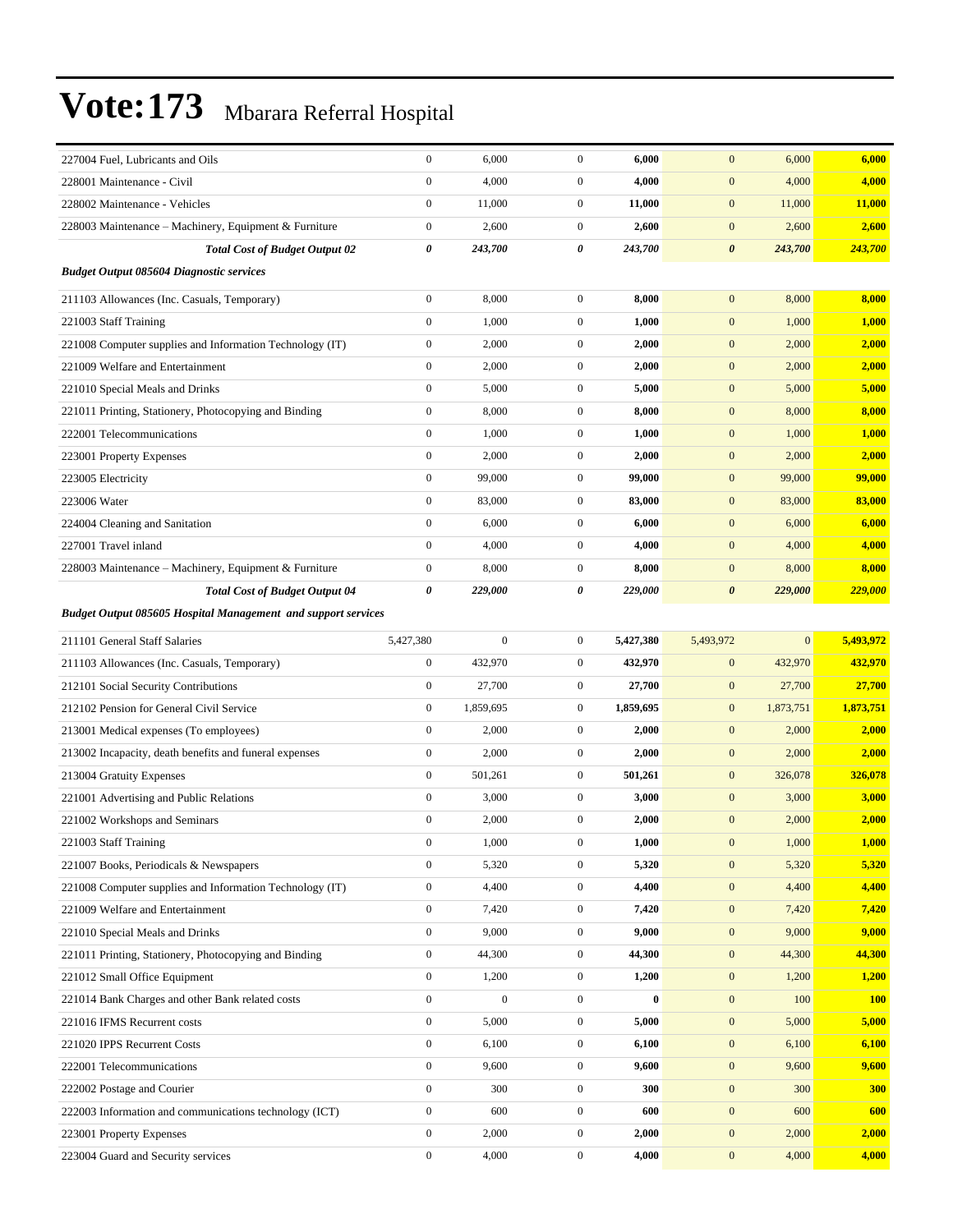| 223005 Electricity                                                 | $\boldsymbol{0}$ | 97,578           | $\mathbf{0}$     | 97,578    | $\mathbf{0}$          | 97,578    | 97,578        |
|--------------------------------------------------------------------|------------------|------------------|------------------|-----------|-----------------------|-----------|---------------|
| 223006 Water                                                       | $\boldsymbol{0}$ | 12,000           | $\mathbf{0}$     | 12,000    | $\boldsymbol{0}$      | 12,000    | 12,000        |
| 223007 Other Utilities- (fuel, gas, firewood, charcoal)            | $\boldsymbol{0}$ | 820              | $\mathbf{0}$     | 820       | $\mathbf{0}$          | 820       | 820           |
| 224001 Medical Supplies                                            | $\boldsymbol{0}$ | 350,000          | $\mathbf{0}$     | 350,000   | $\mathbf{0}$          | 350,000   | 350,000       |
| 224004 Cleaning and Sanitation                                     | $\mathbf{0}$     | 42,000           | $\mathbf{0}$     | 42,000    | $\mathbf{0}$          | 42,000    | 42,000        |
| 224005 Uniforms, Beddings and Protective Gear                      | $\boldsymbol{0}$ | 56,000           | $\mathbf{0}$     | 56,000    | $\mathbf{0}$          | 56,000    | 56,000        |
| 225001 Consultancy Services- Short term                            | $\boldsymbol{0}$ | 3,000            | $\overline{0}$   | 3,000     | $\mathbf{0}$          | 3,000     | 3,000         |
| 227001 Travel inland                                               | $\boldsymbol{0}$ | 85,700           | $\mathbf{0}$     | 85,700    | $\mathbf{0}$          | 85,700    | 85,700        |
| 227002 Travel abroad                                               | $\boldsymbol{0}$ | 1,500            | $\mathbf{0}$     | 1,500     | $\mathbf{0}$          | 1,500     | 1,500         |
| 227003 Carriage, Haulage, Freight and transport hire               | $\boldsymbol{0}$ | 2,000            | $\mathbf{0}$     | 2,000     | $\mathbf{0}$          | 2,000     | 2,000         |
| 227004 Fuel, Lubricants and Oils                                   | $\boldsymbol{0}$ | 7,818            | $\mathbf{0}$     | 7,818     | $\mathbf{0}$          | 7,818     | 7,818         |
| 228001 Maintenance - Civil                                         | $\boldsymbol{0}$ | 20,000           | $\overline{0}$   | 20,000    | $\mathbf{0}$          | 20,000    | 20,000        |
| 228002 Maintenance - Vehicles                                      | $\boldsymbol{0}$ | 10,000           | $\mathbf{0}$     | 10,000    | $\mathbf{0}$          | 10,000    | <b>10,000</b> |
| 228003 Maintenance - Machinery, Equipment & Furniture              | $\boldsymbol{0}$ | 25,000           | $\mathbf{0}$     | 25,000    | $\mathbf{0}$          | 25,000    | 25,000        |
| 228004 Maintenance – Other                                         | $\mathbf{0}$     | 61,800           | $\mathbf{0}$     | 61,800    | $\mathbf{0}$          | 61,800    | 61,800        |
| 273102 Incapacity, death benefits and funeral expenses             | $\boldsymbol{0}$ | 5,160            | $\mathbf{0}$     | 5,160     | $\boldsymbol{0}$      | 5,060     | 5,060         |
| <b>Total Cost of Budget Output 05</b>                              | 5,427,380        | 3,711,242        | 0                | 9,138,622 | 5,493,972             | 3,550,115 | 9,044,087     |
| <b>Budget Output 085606 Prevention and rehabilitation services</b> |                  |                  |                  |           |                       |           |               |
| 211103 Allowances (Inc. Casuals, Temporary)                        | $\boldsymbol{0}$ | 22,000           | $\mathbf{0}$     | 22,000    | $\mathbf{0}$          | 22,000    | 22,000        |
| 213001 Medical expenses (To employees)                             | $\boldsymbol{0}$ | 2,000            | $\mathbf{0}$     | 2,000     | $\mathbf{0}$          | 2,000     | 2,000         |
| 221009 Welfare and Entertainment                                   | $\boldsymbol{0}$ | 3,000            | $\mathbf{0}$     | 3,000     | $\mathbf{0}$          | 3,000     | 3,000         |
| 221010 Special Meals and Drinks                                    | $\boldsymbol{0}$ | 6,000            | $\mathbf{0}$     | 6,000     | $\mathbf{0}$          | 6,000     | 6,000         |
| 221011 Printing, Stationery, Photocopying and Binding              | $\boldsymbol{0}$ | 12,000           | $\overline{0}$   | 12,000    | $\mathbf{0}$          | 12,000    | 12,000        |
| 223005 Electricity                                                 | $\boldsymbol{0}$ | 76,000           | $\mathbf{0}$     | 76,000    | $\mathbf{0}$          | 76,000    | 76,000        |
| 223006 Water                                                       | $\boldsymbol{0}$ | 9,000            | $\mathbf{0}$     | 9,000     | $\mathbf{0}$          | 9,000     | 9,000         |
| 224004 Cleaning and Sanitation                                     | $\boldsymbol{0}$ | 8,000            | $\mathbf{0}$     | 8,000     | $\mathbf{0}$          | 8,000     | 8,000         |
| 227001 Travel inland                                               | $\boldsymbol{0}$ | 20,000           | $\mathbf{0}$     | 20,000    | $\mathbf{0}$          | 20,000    | 20,000        |
| 227004 Fuel, Lubricants and Oils                                   | $\boldsymbol{0}$ | 10,000           | $\overline{0}$   | 10,000    | $\mathbf{0}$          | 10,000    | <b>10,000</b> |
| 228001 Maintenance - Civil                                         | $\boldsymbol{0}$ | 9,600            | $\mathbf{0}$     | 9,600     | $\mathbf{0}$          | 9,600     | 9,600         |
| <b>Total Cost of Budget Output 06</b>                              | $\pmb{\theta}$   | 177,600          | 0                | 177,600   | $\boldsymbol{\theta}$ | 177,600   | 177,600       |
| <b>Budget Output 085607 Immunisation Services</b>                  |                  |                  |                  |           |                       |           |               |
| 211103 Allowances (Inc. Casuals, Temporary)                        | $\boldsymbol{0}$ | 4,000            | $\mathbf{0}$     | 4,000     | $\mathbf{0}$          | 4,000     | 4,000         |
| 221009 Welfare and Entertainment                                   | $\boldsymbol{0}$ | 3,000            | $\overline{0}$   | 3,000     | $\mathbf{0}$          | 3,000     | 3,000         |
| 221010 Special Meals and Drinks                                    | $\boldsymbol{0}$ | 6,000            | $\boldsymbol{0}$ | 6,000     | $\boldsymbol{0}$      | 6,000     | 6,000         |
| 221011 Printing, Stationery, Photocopying and Binding              | $\boldsymbol{0}$ | 8,000            | $\boldsymbol{0}$ | 8,000     | $\mathbf{0}$          | 8,000     | 8,000         |
| 224004 Cleaning and Sanitation                                     | $\boldsymbol{0}$ | 6,000            | $\boldsymbol{0}$ | 6,000     | $\mathbf{0}$          | 6,000     | 6,000         |
| 227001 Travel inland                                               | $\boldsymbol{0}$ | 12,000           | $\boldsymbol{0}$ | 12,000    | $\mathbf{0}$          | 12,000    | 12,000        |
| 227004 Fuel, Lubricants and Oils                                   | $\boldsymbol{0}$ | 12,000           | $\mathbf{0}$     | 12,000    | $\mathbf{0}$          | 12,000    | 12,000        |
| 228001 Maintenance - Civil                                         | $\boldsymbol{0}$ | 4,000            | $\boldsymbol{0}$ | 4,000     | $\boldsymbol{0}$      | 4,000     | 4,000         |
| 228003 Maintenance – Machinery, Equipment & Furniture              | $\boldsymbol{0}$ | 2,400            | $\boldsymbol{0}$ | 2,400     | $\mathbf{0}$          | 2,400     | 2,400         |
| 228004 Maintenance – Other                                         | $\boldsymbol{0}$ | 8,306            | $\overline{0}$   | 8,306     | $\mathbf{0}$          | 8,306     | 8,306         |
| <b>Total Cost of Budget Output 07</b>                              | $\pmb{\theta}$   | 65,706           | 0                | 65,706    | $\boldsymbol{\theta}$ | 65,706    | 65,706        |
| <b>Budget Output 085608 HIV/AIDS Mainstreaming</b>                 |                  |                  |                  |           |                       |           |               |
| 211103 Allowances (Inc. Casuals, Temporary)                        | $\boldsymbol{0}$ | $\boldsymbol{0}$ | $\mathbf{0}$     | $\bf{0}$  | $\mathbf{0}$          | 2,631,009 | 2,631,009     |
| 212101 Social Security Contributions                               | $\boldsymbol{0}$ | $\boldsymbol{0}$ | $\boldsymbol{0}$ | $\bf{0}$  | $\mathbf{0}$          | 176,163   | 176,163       |
|                                                                    |                  |                  |                  |           |                       |           |               |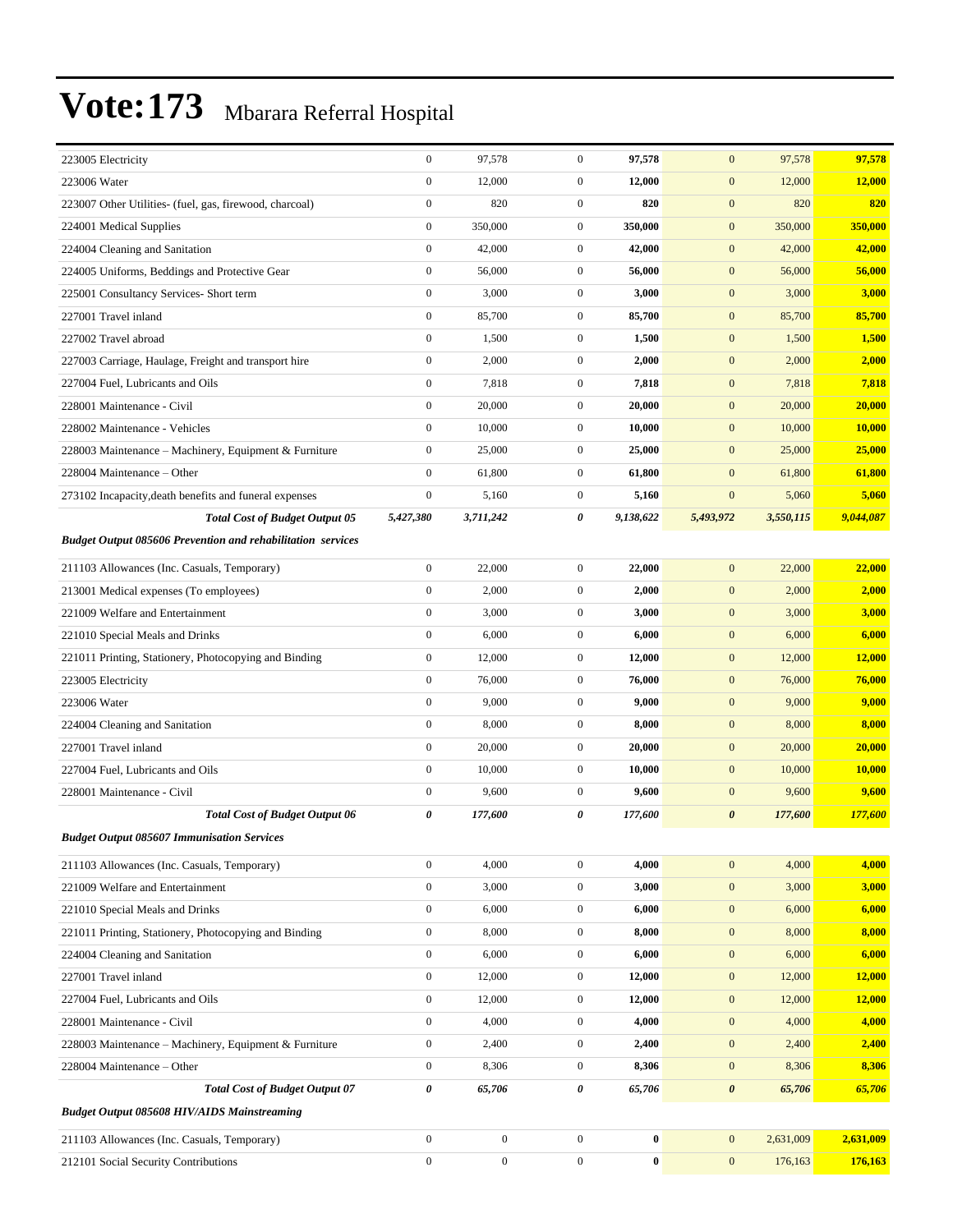| 213001 Medical expenses (To employees)                         | $\mathbf{0}$     | $\boldsymbol{0}$        | $\overline{0}$   | $\bf{0}$       | $\mathbf{0}$          | 140,725                    | 140,725               |
|----------------------------------------------------------------|------------------|-------------------------|------------------|----------------|-----------------------|----------------------------|-----------------------|
| 221003 Staff Training                                          | $\mathbf{0}$     | $\boldsymbol{0}$        | $\overline{0}$   | $\bf{0}$       | $\mathbf{0}$          | 20,550                     | 20,550                |
| 221008 Computer supplies and Information Technology (IT)       | $\mathbf{0}$     | $\boldsymbol{0}$        | $\overline{0}$   | $\bf{0}$       | $\mathbf{0}$          | 60,000                     | 60,000                |
| 221009 Welfare and Entertainment                               | $\mathbf{0}$     | $\boldsymbol{0}$        | $\overline{0}$   | $\bf{0}$       | $\mathbf{0}$          | 270,307                    | 270,307               |
| 221011 Printing, Stationery, Photocopying and Binding          | $\boldsymbol{0}$ | $\boldsymbol{0}$        | $\boldsymbol{0}$ | $\bf{0}$       | $\boldsymbol{0}$      | 303,100                    | 303,100               |
| 221012 Small Office Equipment                                  | $\mathbf{0}$     | $\boldsymbol{0}$        | $\overline{0}$   | $\bf{0}$       | $\mathbf{0}$          | 45,000                     | 45,000                |
| 222001 Telecommunications                                      | $\mathbf{0}$     | $\boldsymbol{0}$        | $\mathbf{0}$     | $\bf{0}$       | $\mathbf{0}$          | 116,760                    | 116,760               |
| 224001 Medical Supplies                                        | $\mathbf{0}$     | $\boldsymbol{0}$        | $\overline{0}$   | $\bf{0}$       | $\mathbf{0}$          | 40,000                     | 40,000                |
| 224004 Cleaning and Sanitation                                 | $\mathbf{0}$     | $\boldsymbol{0}$        | $\overline{0}$   | $\bf{0}$       | $\mathbf{0}$          | 59,400                     | 59,400                |
| 227001 Travel inland                                           | $\boldsymbol{0}$ | $\boldsymbol{0}$        | $\overline{0}$   | $\bf{0}$       | $\boldsymbol{0}$      | 171,422                    | 171,422               |
| 227004 Fuel, Lubricants and Oils                               | $\mathbf{0}$     | $\boldsymbol{0}$        | $\overline{0}$   | $\bf{0}$       | $\mathbf{0}$          | 166,571                    | 166,571               |
| 282104 Compensation to 3rd Parties                             | $\boldsymbol{0}$ | $\boldsymbol{0}$        | $\mathbf{0}$     | $\bf{0}$       | $\mathbf{0}$          | 24,569                     | 24,569                |
| <b>Total Cost of Budget Output 08</b>                          | 0                | 0                       | 0                | $\pmb{\theta}$ | $\boldsymbol{\theta}$ | 4,225,576                  | 4,225,576             |
| <b>Budget Output 085619 Human Resource Management Services</b> |                  |                         |                  |                |                       |                            |                       |
| 221008 Computer supplies and Information Technology (IT)       | $\boldsymbol{0}$ | 2,000                   | $\overline{0}$   | 2,000          | $\mathbf{0}$          | 2,000                      | 2,000                 |
| 221011 Printing, Stationery, Photocopying and Binding          | $\boldsymbol{0}$ | 1,000                   | $\overline{0}$   | 1,000          | $\mathbf{0}$          | 1,000                      | 1,000                 |
| 222001 Telecommunications                                      | $\mathbf{0}$     | 300                     | $\overline{0}$   | 300            | $\mathbf{0}$          | 300                        | 300                   |
| 227001 Travel inland                                           | $\boldsymbol{0}$ | 2,400                   | $\mathbf{0}$     | 2,400          | $\mathbf{0}$          | 2,400                      | 2,400                 |
| 227004 Fuel, Lubricants and Oils                               | $\boldsymbol{0}$ | 1,338                   | $\overline{0}$   | 1,338          | $\boldsymbol{0}$      | 1,338                      | 1,338                 |
| <b>Total Cost of Budget Output 19</b>                          | 0                | 7,038                   | 0                | 7,038          | $\boldsymbol{\theta}$ | 7,038                      | 7,038                 |
| <b>Budget Output 085620 Records Management Services</b>        |                  |                         |                  |                |                       |                            |                       |
| 221008 Computer supplies and Information Technology (IT)       | $\boldsymbol{0}$ | 2,000                   | $\overline{0}$   | 2,000          | $\mathbf{0}$          | 2,000                      | 2,000                 |
| 221011 Printing, Stationery, Photocopying and Binding          | $\mathbf{0}$     | 1,024                   | $\overline{0}$   | 1,024          | $\mathbf{0}$          | 1,024                      | 1,024                 |
| 227001 Travel inland                                           | $\boldsymbol{0}$ | 2,400                   | $\mathbf{0}$     | 2,400          | $\mathbf{0}$          | 2,400                      | 2,400                 |
| <b>Total Cost of Budget Output 20</b>                          | 0                | 5,424                   | 0                | 5,424          | $\pmb{\theta}$        | 5,424                      | 5,424                 |
| <b>Total Cost Of Outputs Provided</b>                          | 5,427,380        | 4,800,530               | $\bf{0}$         | 10,227,910     | 5,493,972             | 8,864,979                  | 14,358,951            |
| <b>Arrears</b>                                                 | Wage             | Non Wage                | AIA              | <b>Total</b>   | Wage                  | Non Wage                   | <b>Total</b>          |
| <b>Budget Output 085699 Arrears</b>                            |                  |                         |                  |                |                       |                            |                       |
| 321612 Water arrears(Budgeting)                                | $\boldsymbol{0}$ | 210,102                 | $\overline{0}$   | 210,102        | $\mathbf{0}$          | $\boldsymbol{0}$           | $\bf{0}$              |
| <b>Total Cost of Budget Output 99</b>                          | 0                | 210,102                 | 0                | 210,102        | $\boldsymbol{\theta}$ | $\boldsymbol{\theta}$      | $\boldsymbol{\theta}$ |
| <b>Total Cost Of Arrears</b>                                   | $\bf{0}$         | 210,102                 | $\bf{0}$         | 210,102        | $\bf{0}$              | $\bf{0}$                   | $\bf{0}$              |
| <b>Total Cost for Department 01</b>                            | 5,427,380        | 5,010,632               | $\bf{0}$         | 10,438,012     | 5,493,972             | 8,864,979                  | 14,358,951            |
| <b>Total Excluding Arrears</b>                                 | 5,427,380        | 4,800,530               | $\overline{0}$   | 10,227,910     | 5,493,972             | 8,864,979                  | 14,358,951            |
| Department 02 Mbarara Referral Hospital Internal Audit         |                  |                         |                  |                |                       |                            |                       |
| Thousand Uganda Shillings                                      |                  | 2020/21 Approved Budget |                  |                |                       | 2021/22 Approved Estimates |                       |
| <b>Outputs Provided</b>                                        | Wage             | Non Wage                | AIA              | <b>Total</b>   | Wage                  | Non Wage                   | <b>Total</b>          |
| Budget Output 085605 Hospital Management and support services  |                  |                         |                  |                |                       |                            |                       |
| 211103 Allowances (Inc. Casuals, Temporary)                    | $\boldsymbol{0}$ | $\boldsymbol{0}$        | $\overline{0}$   | $\bf{0}$       | $\mathbf{0}$          | 16,000                     | 16,000                |
| 221007 Books, Periodicals & Newspapers                         | $\boldsymbol{0}$ | 1,320                   | $\boldsymbol{0}$ | 1,320          | $\boldsymbol{0}$      | $\mathbf{0}$               | $\mathbf{0}$          |
| 221008 Computer supplies and Information Technology (IT)       | $\boldsymbol{0}$ | 600                     | $\mathbf{0}$     | 600            | $\mathbf{0}$          | $\mathbf{0}$               | $\bf{0}$              |
| 221009 Welfare and Entertainment                               | $\boldsymbol{0}$ | 820                     | $\boldsymbol{0}$ | 820            | $\boldsymbol{0}$      | $\mathbf{0}$               | $\bf{0}$              |
| 221011 Printing, Stationery, Photocopying and Binding          | $\mathbf{0}$     | 2,000                   | $\boldsymbol{0}$ | 2,000          | $\mathbf{0}$          | $\vert 0 \vert$            | $\bf{0}$              |
| 222001 Telecommunications                                      | $\boldsymbol{0}$ | 600                     | $\boldsymbol{0}$ | 600            | $\boldsymbol{0}$      | $\mathbf{0}$               | $\mathbf{0}$          |
|                                                                |                  |                         |                  |                |                       |                            |                       |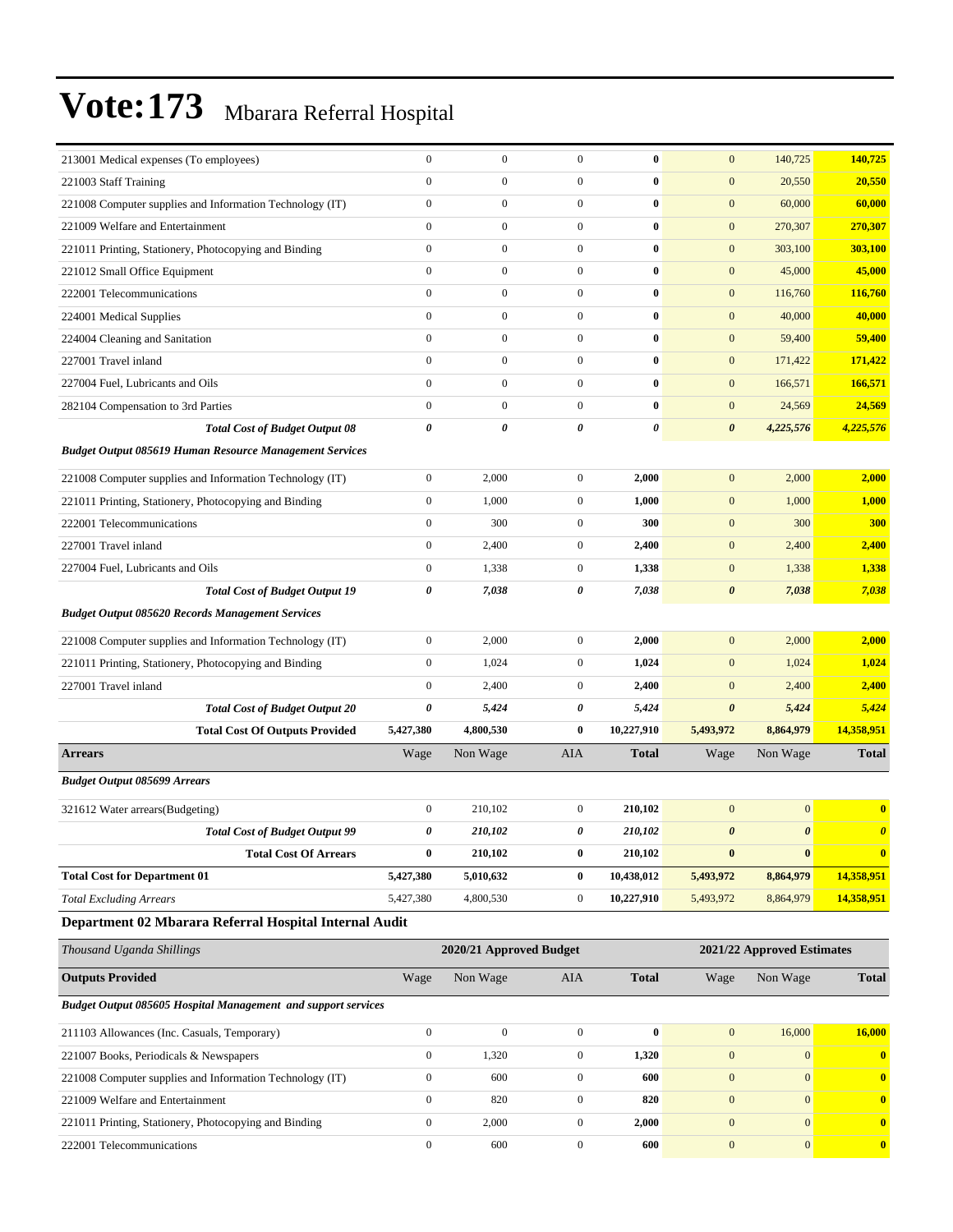| 227001 Travel inland                |                                       | $\mathbf{0}$ | 5,500  |          | 5,500  | $\mathbf{0}$                    | $\mathbf{0}$            |
|-------------------------------------|---------------------------------------|--------------|--------|----------|--------|---------------------------------|-------------------------|
| 227004 Fuel, Lubricants and Oils    |                                       | $\mathbf{0}$ | 5,160  | 0        | 5,160  | $\mathbf{0}$                    | $\overline{\mathbf{0}}$ |
|                                     | <b>Total Cost of Budget Output 05</b> | 0            | 16,000 | 0        | 16,000 | 16,000<br>$\boldsymbol{\theta}$ | 16,000                  |
|                                     | <b>Total Cost Of Outputs Provided</b> | 0            | 16.000 | 0        | 16.000 | 16.000<br>$\bf{0}$              | 16,000                  |
| <b>Total Cost for Department 02</b> |                                       | 0            | 16,000 | 0        | 16.000 | 16.000<br>$\bf{0}$              | 16,000                  |
| <b>Total Excluding Arrears</b>      |                                       | $\Omega$     | 16.000 | $\Omega$ | 16.000 | 16,000                          | 16,000                  |

#### **Department 03 Mbarara Regional Maintenance Workshop**

| Thousand Uganda Shillings                                            |              | 2020/21 Approved Budget |                |              | 2021/22 Approved Estimates |                |                         |  |
|----------------------------------------------------------------------|--------------|-------------------------|----------------|--------------|----------------------------|----------------|-------------------------|--|
| <b>Outputs Provided</b>                                              | Wage         | Non Wage                | <b>AIA</b>     | <b>Total</b> | Wage                       | Non Wage       | <b>Total</b>            |  |
| <b>Budget Output 085605 Hospital Management and support services</b> |              |                         |                |              |                            |                |                         |  |
| 211103 Allowances (Inc. Casuals, Temporary)                          | $\mathbf{0}$ | 3,000                   | $\Omega$       | 3,000        | $\mathbf{0}$               | 3,000          | 3,000                   |  |
| 221002 Workshops and Seminars                                        | $\mathbf{0}$ | 2,000                   | $\mathbf{0}$   | 2,000        | $\mathbf{0}$               | $\overline{0}$ | $\overline{0}$          |  |
| 221003 Staff Training                                                | $\mathbf{0}$ | 2,000                   | $\mathbf{0}$   | 2,000        | $\mathbf{0}$               | $\mathbf{0}$   | $\overline{\mathbf{0}}$ |  |
| 227001 Travel inland                                                 | $\mathbf{0}$ | 3,000                   | $\mathbf{0}$   | 3,000        | $\mathbf{0}$               | 7,000          | 7,000                   |  |
| 228003 Maintenance – Machinery, Equipment & Furniture                | $\mathbf{0}$ | 50,000                  | $\mathbf{0}$   | 50,000       | $\mathbf{0}$               | 50,000         | 50,000                  |  |
| <b>Total Cost of Budget Output 05</b>                                | 0            | 60,000                  | 0              | 60,000       | $\boldsymbol{\theta}$      | 60,000         | 60,000                  |  |
| <b>Total Cost Of Outputs Provided</b>                                | $\bf{0}$     | 60,000                  | $\mathbf{0}$   | 60,000       | $\bf{0}$                   | 60,000         | 60,000                  |  |
| <b>Total Cost for Department 03</b>                                  | $\bf{0}$     | 60,000                  | $\mathbf{0}$   | 60,000       | $\bf{0}$                   | 60,000         | 60,000                  |  |
| <b>Total Excluding Arrears</b>                                       | $\mathbf{0}$ | 60,000                  | $\overline{0}$ | 60,000       | $\mathbf{0}$               | 60,000         | 60,000                  |  |

*Development Budget Estimates*

#### **Project 1004 Mbarara Rehabilitation Referral Hospital**

| Thousand Uganda Shillings                                                |                                                             | 2020/21 Approved Budget | 2021/22 Approved Estimates |         |                                               |                       |           |
|--------------------------------------------------------------------------|-------------------------------------------------------------|-------------------------|----------------------------|---------|-----------------------------------------------|-----------------------|-----------|
| <b>Capital Purchases</b>                                                 | <b>GoU Dev't External Fin</b><br><b>AIA</b><br><b>Total</b> |                         |                            |         | <b>GoU</b> Dev't External Fin<br><b>Total</b> |                       |           |
| <b>Budget Output 085681 Staff houses construction and rehabilitation</b> |                                                             |                         |                            |         |                                               |                       |           |
| 312102 Residential Buildings                                             | 600,000                                                     | $\overline{0}$          | $\Omega$                   | 600,000 | 1,600,000                                     | $\mathbf{0}$          | 1,600,000 |
| <b>Total Cost Of Budget Output 085681</b>                                | 600,000                                                     | $\theta$                | 0                          | 600.000 | 1,600,000                                     | $\boldsymbol{\theta}$ | 1,600,000 |
| <b>Total Cost for Capital Purchases</b>                                  | 600,000                                                     | $\overline{0}$          | $\Omega$                   | 600,000 | 1,600,000                                     | $\overline{0}$        | 1,600,000 |
| <b>Total Cost for Project: 1004</b>                                      | 600,000                                                     |                         | $\Omega$                   | 600,000 | 1,600,000                                     | $\overline{0}$        | 1,600,000 |
| <b>Total Excluding Arrears</b>                                           | 600,000                                                     | $\mathbf{0}$            | $\mathbf{0}$               | 600,000 | 1,600,000                                     | $\overline{0}$        | 1,600,000 |

#### **Project 1578 Retooling of Mbarara Regional Referral Hospital**

| Thousand Uganda Shillings                                 |            | 2020/21 Approved Budget                     |                |              |            | 2021/22 Approved Estimates    |              |  |  |
|-----------------------------------------------------------|------------|---------------------------------------------|----------------|--------------|------------|-------------------------------|--------------|--|--|
| <b>Capital Purchases</b>                                  |            | <b>GoU Dev't External Fin</b><br><b>AIA</b> |                | Total        |            | <b>GoU</b> Dev't External Fin |              |  |  |
| <b>Budget Output 085685 Purchase of Medical Equipment</b> |            |                                             |                |              |            |                               |              |  |  |
| 312212 Medical Equipment                                  | 200,000    | $\mathbf{0}$                                | $\overline{0}$ | 200,000      | 200,000    | $\mathbf{0}$                  | 200,000      |  |  |
| Total Cost Of Budget Output 085685                        | 200,000    | 0                                           | 0              | 200,000      | 200,000    | $\boldsymbol{\theta}$         | 200,000      |  |  |
| <b>Total Cost for Capital Purchases</b>                   | 200,000    | $\mathbf{0}$                                | $\mathbf{0}$   | 200,000      | 200,000    | $\mathbf{0}$                  | 200,000      |  |  |
| <b>Total Cost for Project: 1578</b>                       | 200,000    | $\mathbf{0}$                                | $\overline{0}$ | 200,000      | 200,000    | $\overline{0}$                | 200,000      |  |  |
| <b>Total Excluding Arrears</b>                            | 200,000    | $\boldsymbol{0}$                            | $\overline{0}$ | 200,000      | 200,000    | $\overline{0}$                | 200,000      |  |  |
|                                                           | GoU        | <b>External Fin</b>                         | <b>AIA</b>     | <b>Total</b> | GoU        | <b>External Fin</b>           | <b>Total</b> |  |  |
| <b>Total Cost for Sub-SubProgramme 56</b>                 | 11,314,012 | $\bf{0}$                                    | $\bf{0}$       | 11,314,012   | 16,234,951 | $\bf{0}$                      | 16,234,951   |  |  |
| <b>Total Excluding Arrears</b>                            | 11,314,012 | $\boldsymbol{0}$                            | $\mathbf{0}$   | 11,314,012   | 16,234,951 | $\mathbf{0}$                  | 16,234,951   |  |  |
|                                                           | GoU        | <b>External Fin</b>                         | <b>AIA</b>     | <b>Total</b> | GoU        | <b>External Fin.</b>          | <b>Total</b> |  |  |